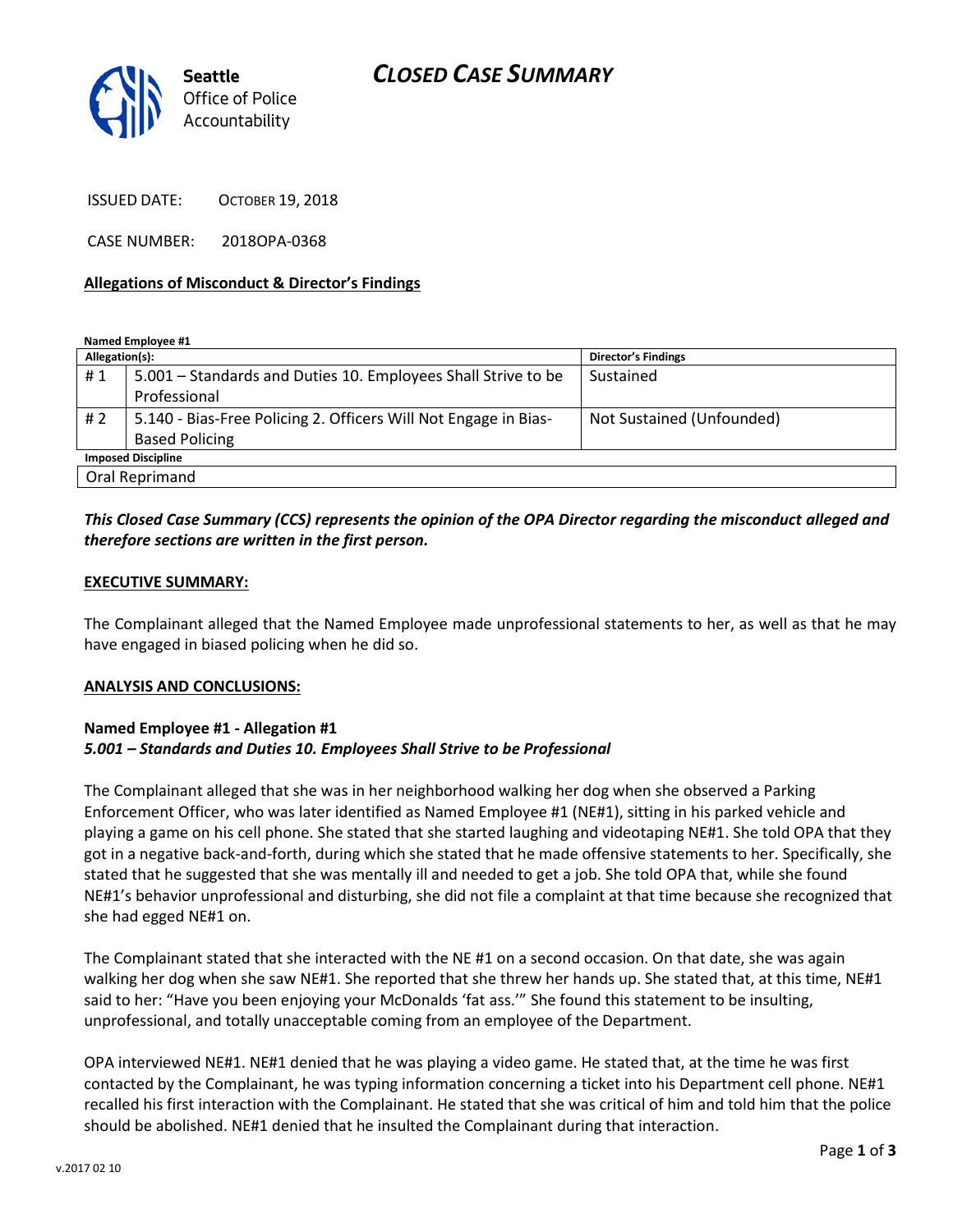

**Seattle** *Office of Police Accountability*

OPA CASE NUMBER: 2018OPA-0368

NE#1 confirmed that he had a second interaction with the Complainant. He recounted that, during this later interaction, she initiated the contact with him. He stated that she told him that he needed to get a real job. NE#1 responded by telling her that she needed to get a job and that she should go over to McDonald's because they were hiring. NE#1 denied insulting the Complainant at that time, but recognized that he should not have made the comment concerning her getting a job at McDonalds.

When asked whether he undermined the Department when he made the statement to the Complainant, NE#1 responded: "I guess you could say, yes I did." NE#1 denied that he purposefully violated the Department's professionalism policy. He stated that, if he could redo the situation, he would not have made the statement to the Complainant.

SPD Policy 5.001-POL-9 requires that SPD employees "strive to be professional at all times." The policy further instructs that "employees may not engage in behavior that undermines public trust in the Department, the officer, or other officers." (SPD Policy 5.001-POL-9.) The policy further states the following: "Any time employees represent the Department or identify themselves as police officers or Department employees, they will not use profanity directed as an insult or any language that is derogatory, contemptuous, or disrespectful toward any person." (*Id*.) Lastly, the policy instructs Department employees to "avoid unnecessary escalation of events even if those events do not end in reportable uses of force." (*Id*.)

NE#1 admittedly took the bait and engaged in a negative back and forth with the Complainant. While there is insufficient evidence to establish that he insulted the Complainant as part of their first interaction and that he called her a "fat ass" during the second interaction, he confirmed that he told her to get a job and that McDonalds was hiring. This statement, in and of itself, was unprofessional and served to undermine the Department.

In reaching this decision, I struggle to understand what the purpose of the Complainant's initial interaction with NE#1 was. So what if NE#1 was playing a videogame on his phone. As far as the Complainant knew, he could have been on his break. Her admitted videotaping and laughing at NE#1 was frankly petty. Perhaps instead of engaging in that behavior, she could have approached NE#1 and discussed the issue in a respectful and rational manner. That would have gone much further and would have been substantially more effective to advance the Complainant's stated goals of ensuring taxpayer resources.

This being said, regardless of the Complainant's critical and counterproductive behavior, NE#1 should not have stooped to her level. Moreover, even if, as NE#1 contended, she criticized him and assailed the police, he should have disengaged and left the scene. By engaging in a negative back and forth and by making the comment concerning McDonalds he acted inconsistent with the expectations of his conduct set by the Department. While this result may not seem fair, SPD employees are held to a higher standard than the community members with whom they interact because of the uniform they wear and the role they are expected to play in our society. As such, I recommend that this allegation be Sustained.

## Recommended Finding: **Sustained**